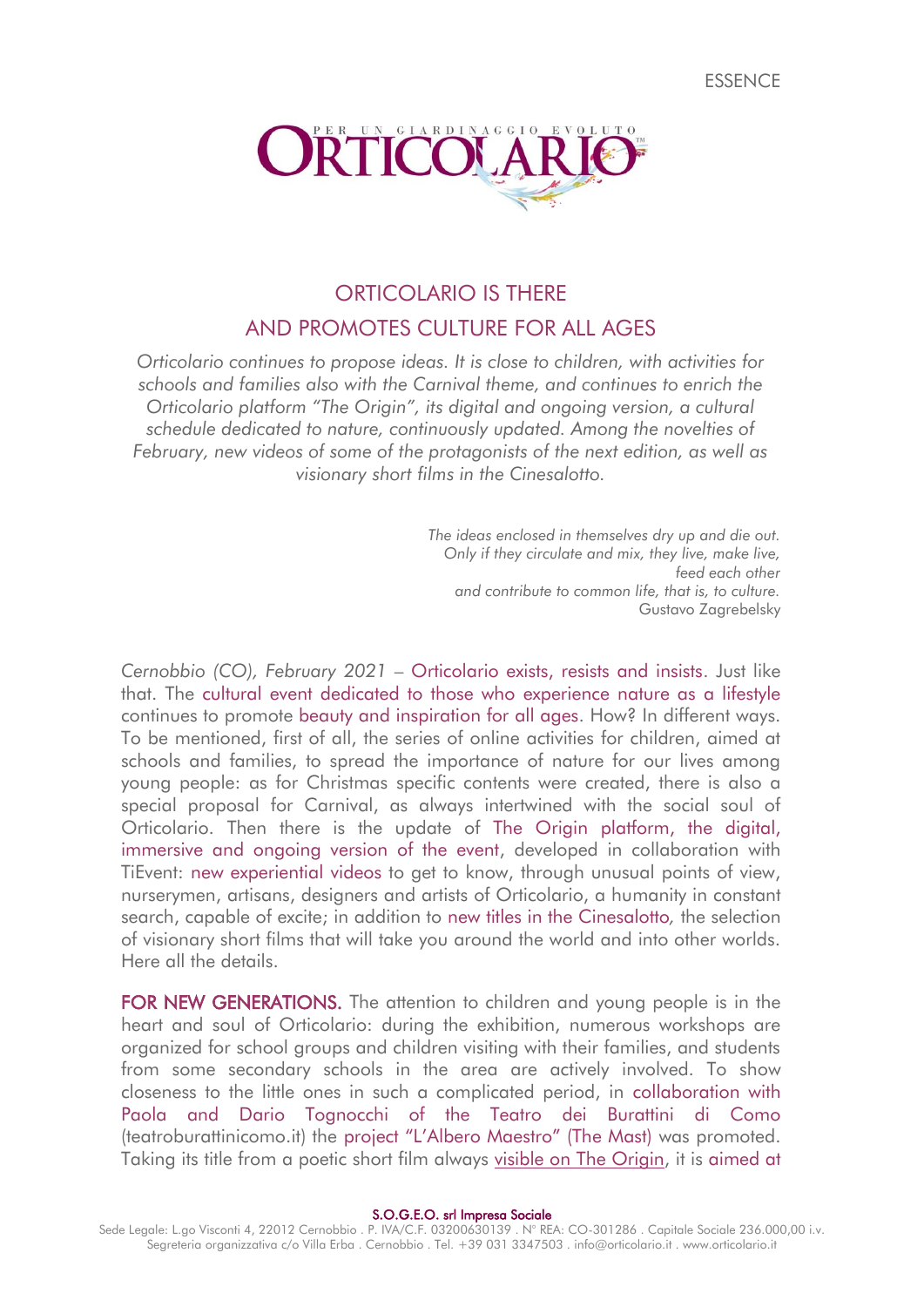schools and families and includes online activities varying according to the period: in February, on the occasion of the Carnival, a hilarious puppet show on Harlequin and Pantalone is offered, a video tutorial for the creation of a bird beak mask, another guide clip to create a crown and educational cards. For all the classes involved, who will send the works carried out by the students to the staff of Orticolario, prizes are foreseen to embellish the school garden. To participate in the project a small contribution is requested to support the Amici di Orticolario Fund, at the Fondazione Provinciale della Comunità Comasca, which collects donations for the development of cultural projects and local charitable associations.

For info: laboratoribambini@orticolario.it.

"*Orticolario will always be there for children and propose activities and workshops that will continue throughout the year* – explains Elena Mantero, head of the Orticolario children's program. *We have always paid a lot of attention to the little ones, and since we deal with nature we could not do otherwise: we try to stimulate them in a creative and educational way so that, as they grow up, they can love and respect the environment. The new generations are our hope for a better future!".*

INSPIRATIONAL VIDEOS. The Origin is a platform designed as a real continuously updated schedule. Numerous unpublished videos, inspired by nature that can transport the visitor to nurseries, private gardens, artisan shops, even within the creative process of a project or a work of art. Four novelties for February. Let us start from the mini-[documentary "Il micromegamondo delle](https://mpembed.com/show/?m=XBPXJex7ULX&mpu=650&=-2.84,.35&ss=222) [farfalle" \(The micromegaworld of butteflies\)](https://mpembed.com/show/?m=XBPXJex7ULX&mpu=650&=-2.84,.35&ss=222) shot in the Casa delle Farfalle and in the Bosco delle Fate of Butterfly Arc in Montegrotto Terme (Pd) (micromegamondo.com): the founder Enzo Moretto, naturalist entomologist, tells of his great passion for these creatures, with their proverbial beauty and ephemeral existence. From wings in the wind to ["OrologiSenzaTempo" \(Timeless](https://mpembed.com/show/?m=XBPXJex7ULX&mpu=650&=-3.05,.34&ss=456)  [Clocks\)](https://mpembed.com/show/?m=XBPXJex7ULX&mpu=650&=-3.05,.34&ss=456) by Giuseppe Giudici (orologisenzatempo.com), who offers another vision of time with frescoed sundials, armillary spheres and solar garden clocks. ["Il](https://mpembed.com/show/?m=XBPXJex7ULX&mpu=650&=-2.59,.33&ss=497)  [cielo in una stanza" \(The Sky in a Room\)](https://mpembed.com/show/?m=XBPXJex7ULX&mpu=650&=-2.59,.33&ss=497) is the title of the project by Carla Testori (ctstudioverde.it), landscaper and member of the Creative Group of Orticolario: a tribute to the landscape and its guardian spirit. Finally, here we are at the [Spazio Creativo 5,](https://mpembed.com/show/?m=XBPXJex7ULX&mpu=650&=-2.84,.35&ss=222) a project by Sgaravatti Group (sgaravattigroup.it), present on the platform in the dual role of designer and nurserymen. This video invites you to recover the concept of the sacredness of the tree and the earth.

CINESALOTTO. The selection of short films for an experience of vision, fantasy and metamorphosis, just like it happens in the dungeons of Villa Erba during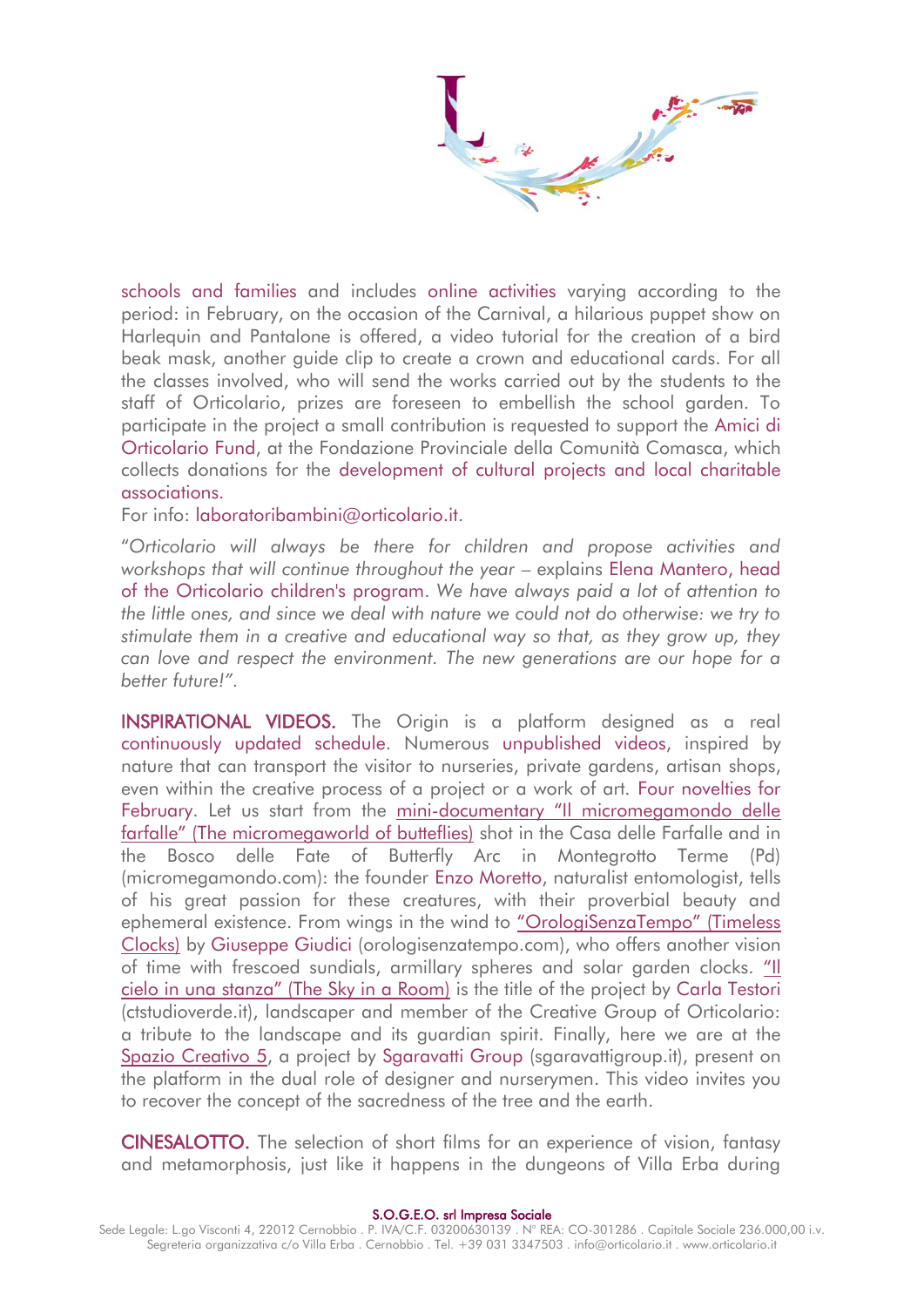Orticolario. Here are some of the new titles: ["Illustration \(The Finest Occupation\)"](https://mpembed.com/show/?m=XBPXJex7ULX&mpu=650&=-2.66,-.39&ss=165) by Temujin Doran – Studiocanoe (UK, 2012, 2′), artistic and funny; ["Until there](https://mpembed.com/show/?m=XBPXJex7ULX&mpu=650&=-2.66,-.39&ss=165) - [A Mongolian tale"](https://mpembed.com/show/?m=XBPXJex7ULX&mpu=650&=-2.66,-.39&ss=165) by Lea Amiel and Nicolas Libersalle (Mongolia and France, 2016, 7'), poetry and discovery; "Way of Giants - [Caminho dos Gigantes"](https://mpembed.com/show/?m=XBPXJex7ULX&mpu=650&=-2.66,-.39&ss=165) by Alois di Leo (Brazil, 2016, 12′), exciting and narrative.

A CALL TO THE INSTITUTIONS. Orticolario exists, resists and insists. It was not paralyzed by the general situation, and with The Origin has kept the attention on the event high by giving voice to its protagonists. But like all other events it feels the need to be represented and supported by the institutions: the lack of support can cause irreparable damage to a key sector for the economy. Event organizers work and invest in the future, shape something to come. To do this, both guidelines that allow planning and scheduling – two essential activities for those involved in exhibitions – and concrete supports that ensure their continuity are needed.

May we remember that Orticolario "The Origin" is implemented with the support of Mantero Seta and the contribution of Elmec Solar and Ethimo. It also has obtained the contribution and patronage of the Chamber of Commerce of Como-Lecco, and the patronage of the Municipality of Como, the Municipality of Cernobbio and the Province of Como. In addition, Regione Lombardia sponsored and recognized Orticolario as an international event. To be mentioned, finally, the collaboration with FAI - Fondo Ambiente Italiano, present on the platform with a [video presenting](https://mpembed.com/show/?m=XBPXJex7ULX&mpu=650&=-1.51,1.05&ss=295) some enchanting places.

\*\*\*

## ABOUT ORTICOLARIO

Orticolario, now in its twelfth edition, is the cultural event dedicated to those for whom nature is a lifestyle. Scene of the exhibition will be the botanical park of Villa Erba in Cernobbio (CO), a nineteenth-century manor house overlooking the shores of Lake Como, the summer residence of the director Luchino Visconti. A distinctive feature is the proposal of thematic gardens and art installations inspired by the theme of the year, among which the creations of the artists selected in the international competition "Creative Spaces" stand out. The title of the 2020 and 2021 edition is "Hypnotic", the theme is "Seduction" and the protagonist plant the Maple. The exhibition, which in 2019 counted almost 30,000 visitors, is enriched by a wide range of rare, unusual and collectible plants, artistic craftsmanship and design with more than 290 carefully selected exhibitors, an intensive calendar of meetings and numerous educational and

#### S.O.G.E.O. srl Impresa Sociale